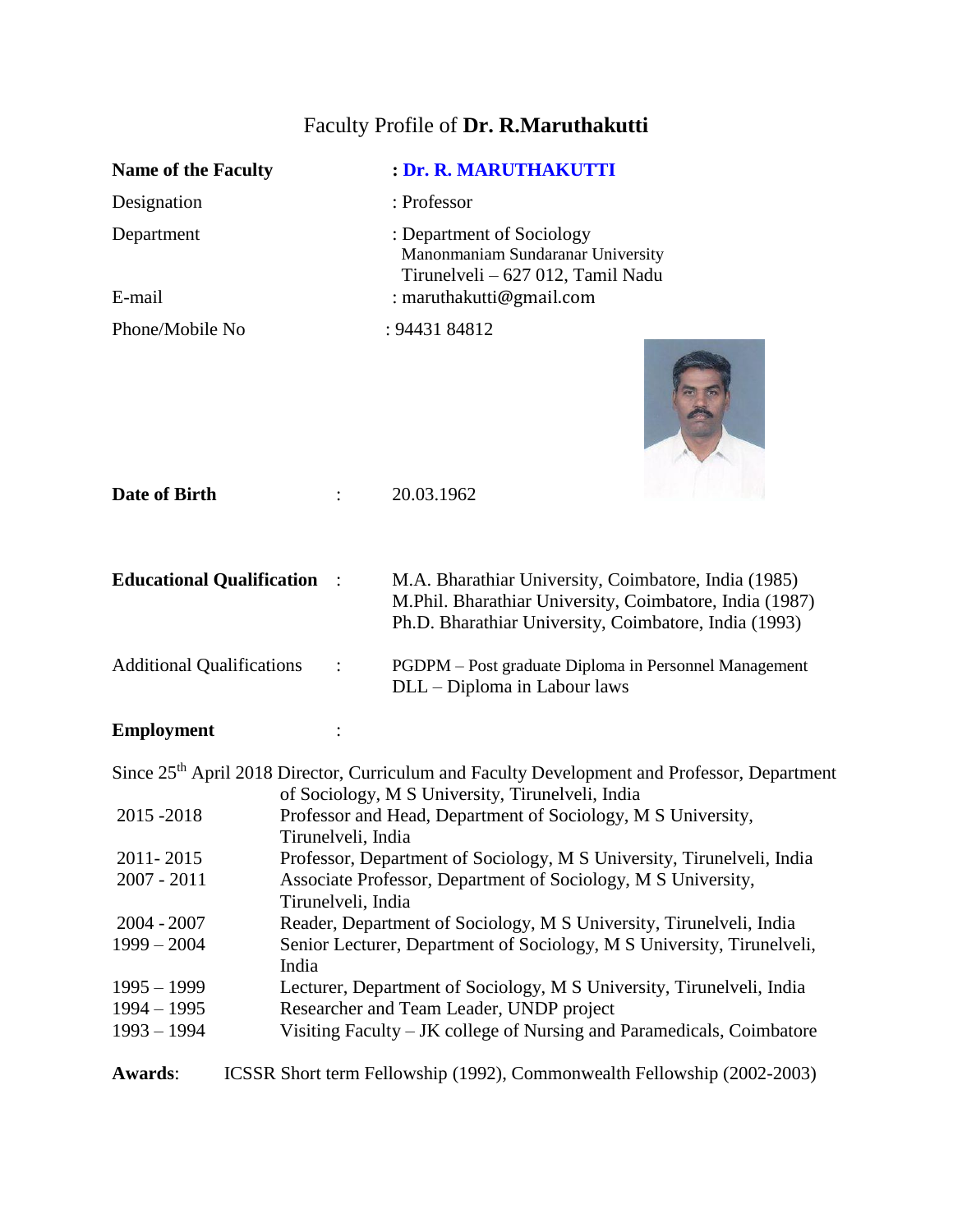### **Research Projects**:

A Study on the Socioeconmic Conditions of Adolescents Working in the Industrial sector, Tirunelveli, Tamil Nadu, Research Consultancy under SAVE Consortium project (Tirupur) of 'Protection of Children by ensuring their Rights', December 2016

Grandparenting Experiences in Rural Tamilnadu: A study of the Emerging Scenario' sponsored by University Grants Commission (Major Research Project), New Delhi, April 2011.

'Filial Obligations, Role Relationships and Support for the Aged – A Comparative study of Elderly in Institution and Family' sponsored by Indian Council of Social Science Research (Major Research Project), New Delhi, February 2010.

A Study of HIV/AIDS Awareness among Continuing Education Functionaries in Thoothukudi and Tirunelveli Districts of Tamil Nadu' sponsored by State Resource Centre, Chennai, 2009.

'Social Networks, Social Support and Well-being of Senior Citizens in Rural Communities' UGC sponsored, 2004

'Ethnographic study of Kanis in Kalakkad Mundanthurai Tiger Reserve' sponsored by World Bank and Department of Forestry (Major Research Project), 1998

### **Research Publications**:

Simon Philip and Maruthakutti, R. 'Loneliness of the Elderly Living in Vellore District' *Shanlax International Journal of Arts, Science and Humanities,* Vol.5 No.3, 2018, Pp 164-167 (ISSN: 2321-788X).

Simon Philip and Maruthakutti, R. 'An Assessment of Life Satisfaction Among Elderly' *New Man International Journal of Multidisciplinary Studies,* Vol.4 No.12, 2017, Pp 101-103 (ISSN :2348-1390).

Rabindranath Jana, Maruthakutti, R and Anil Kumar Choudhuri. 'Survival Strategy of elderly headed households of rural West Bengal: An SNA approach' *Indian Journal of Gerontology*, Vol.31 (2), 2017

Amrutha and Maruthakutti, R. 'Influencing factors of Empowerment – A Special Reference to Elected Women Representatives of Grama Panchayats, Kerala' *Indian Journal of Applied Research,* Vol.5, No.7, 2015, Pp 660-663 (ISSN - 2249 555X).

Pradeep, L.R and Maruthakutti, R. 'Satisfaction with Living Arrangement among the Elderly in the Coastal communities of Kanyakumari District' *HelpAge India - Research and Development Journal,* Vol.21, No.2, 2015, Pp 32-40 (ISSN: 0972-0227).

Maruthakutti, R. 'Lineage and Gender variations in Engagement and Exchange between Grandparents and Grandchildren in rural Communities' *HelpAge India - Research and Development Journal,* Vol.21, No.2, 2015, Pp 23-31 (ISSN: 0972-0227).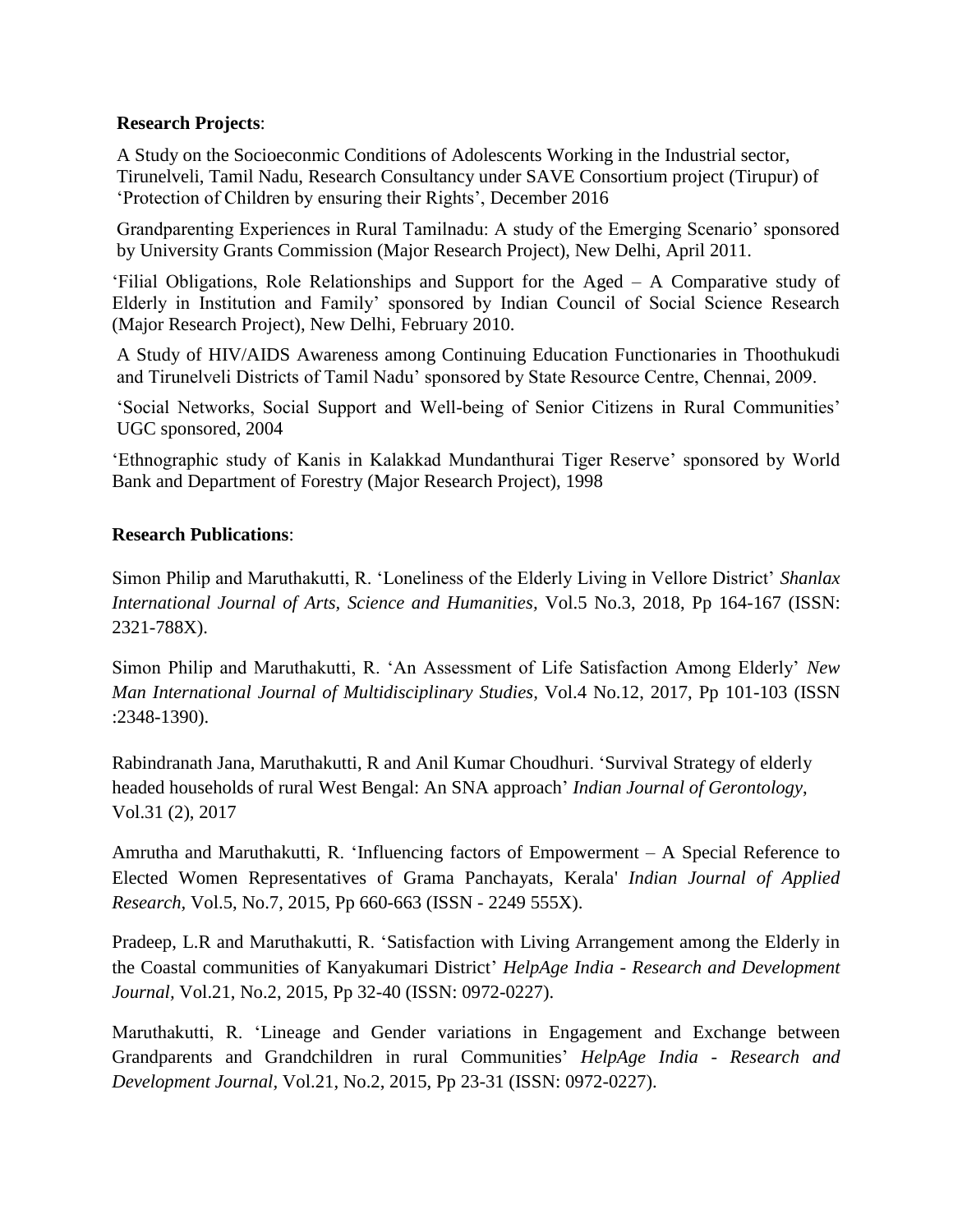Sampathkumar, S and Maruthakutti, R. 'Gender Inequality in Reproductive Health Decision Making and Management: A study of Rural Women of Coimbatore, Tamil Nadu, India' *Ethno Medicine,* Vol.9, No.1, 2015, Pp 127-131.

Sampathkumar, S and Maruthakutti, R. 'Gender Disparity in Childhood Immunization in Rural Coimbatore, Tamil Nadu' in Dash, L.N (ed.), *Health, Gender and Development,* New Delhi: Regal Publications, 2015 (ISBN 978-81-8484-423-8)

Hemalakshmi, R and Maruthakutti, R. 'Grandparents – Grandchildren Relationship in a Rural Community' *Aging & Society (The Indian Journal of Gerontology),* Vol. XXIV, No.III &IV, 2014 (ISSN – 0971 - 8060)

Sampathkumar, S and Maruthakutti, R. 'Gender Inequality in Child Care - A Special Reference to Rural Coimbatore, Tamil Nadu, India' *Indian Journal of Applied Research,* Vol.4, No.4, 2014 (ISSN - 2249 555X)

Maruthakutti, R. 'Karthigai Koduthi of the Kanis: A Festival of the Communion of the Community with Nature and the Supernatural' *South Indian Folklorist,* No.10, 2012(ISSN: 2249-2925)

Maruthakutti, R. 'Housing and Social Habitation of the Elderly among the Kanis, a Tribal Community in Tamilnadu, India' *Journal of Sociology and Social Anthropology*, Vol.2 (2), 2011(ISSN: 0976-6634).

Maruthakutti, R. ' Measures and Predictors of Wellbeing Among the Rural Elderly in southern Tamilnadu' *Kerala Sociologist,* Vol. 39 (2), 2011 (ISSN:0975-8933)

Maruthakutti, R. 'Women Employment and Household Role Participation among the Working Class Families', in Ramakrishnan, M and Kannan, N (eds.), Globalisation and the Indian Labour Force: Changes and Challenges*',* Publications Division: M.S. University, 2011 (ISBN:978-93- 81402-21-4).

Maruthakutti, R. 'Homogeneity- Hetrogeneity of Networks: A Quantification Approach', in Senthamarai Kannan, K and Loganathan, A (eds.), *Recent Trends in Statistics and Computer Applications',* Publications Division: M.S. University, 2011 (ISBN:978-93-81402-12-2).

Maruthakutti, R. 'Filial Responsibility and Problems of the Caregivers in the Family setting', *Indian Journal of Gerontology*, Vol.25 (2), 2011(ISSN: 0971-4189).

Maruthakutti, R and Kaliappan U.R., 'Social Networks As Social Capital: An Examination of the Child Care Support in Two - Job Working Class Families' in Karunanithi, G and Ramakrishnan, M (eds.), *Social Capital and Social Resource Concept and Reality*, Publications Division: M.S. University, April 2010, Pp 77-96(ISBN:978-81-908352-7-5).

Maruthakutti, R and Kaliappan U.R., Kin, Living Arrangement and Support for the Senior Citizens: A Shrinking Social World, *Collected Essays in Sociology*, Publications Division: M.S. University, 2005.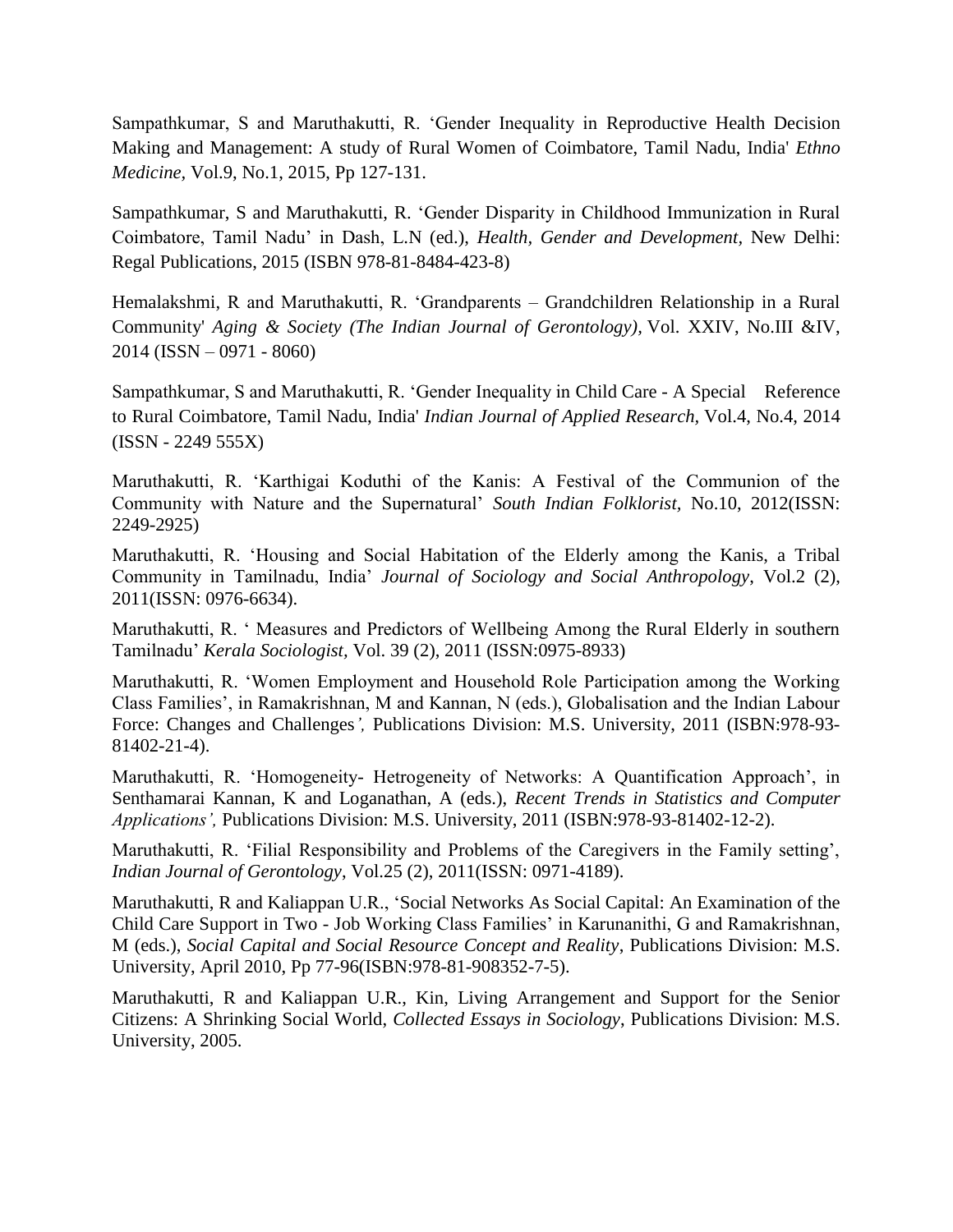Maruthakutti, R and Kaliappan U.R., Is the Protesting Worker Alienated ? A South Indian Scenario, *Bharatiya Samajik Chintan* (A Quarterly Social Science Journal), Vol.XXI, No. 1-2, 1998 (ISSA Reg.No.2162/74).

Maruthakutti , R., Kaliappan, U.R., and Chandramohan Reddy T., Caste , Class and Trade Unionism among Industrial Workers, *Indian Journal of Industrial Relations*, Vol.26, No.4, 1991 (ISSN: 0019-5286).

**Research Guidance** : M.Phil., 6; Ph.D., 6 (Awarded); 8 (in progress)

### **Extension/Community activities**:

Organised one day training programme for Women Self Help Group Members, out of School youths and Transgender

- Three health Camps for Rural and Tribal folks
- Carrying out a rehabilitative project 'Helping Tsunami affected Elderly Widows' in collaboration with Professor Clare Wenger, UK.
- Tribal Welfare Adhoc Committee Member, to enquire into the characteristics of Kuruma, Kurumba, Kurumba Gounder, Gurumban, Gurumbar communities ( G.O (MS) No 460/AD&TW/CV.1/Dept/dt 26.10.2012).

#### **Participation & Paper Presentations in Conferences/ Seminars**:

International 8<sup>\*</sup>; National 12 (\* includes World Congress of Gerontology, Adelaide (1997), Rio de Janeiro (2005); World Congress of Sociology, Durban, 2006; DICGF conference, Taiwan,2013; World Congress of Sociology, Japan, 2014 )

Symposia/workshops/seminars/Training attended: International 6; National 7

## **Training undergone**

- Attended training programme on 'Obtaining and Managing External Research funding' organized by ACU, London
- Worked as Researcher in the United Nations Development Project (UNDP) entitled 'Demographic Transition in Tamilnadu' carried out during 1994-1995.
- Attended training programme on 'Computer Applications in Social Sciences' (sponsored by ICSSR organized by Centre for Social Studies, Surat, 1990
- **Countries Visited** : Australia, United Kingdom, Brazil, South Africa, Taiwan and Japan

## **Contributions to Corporate / University life of the Department** :

1. Principal-in-Charge, MSU Constituent College